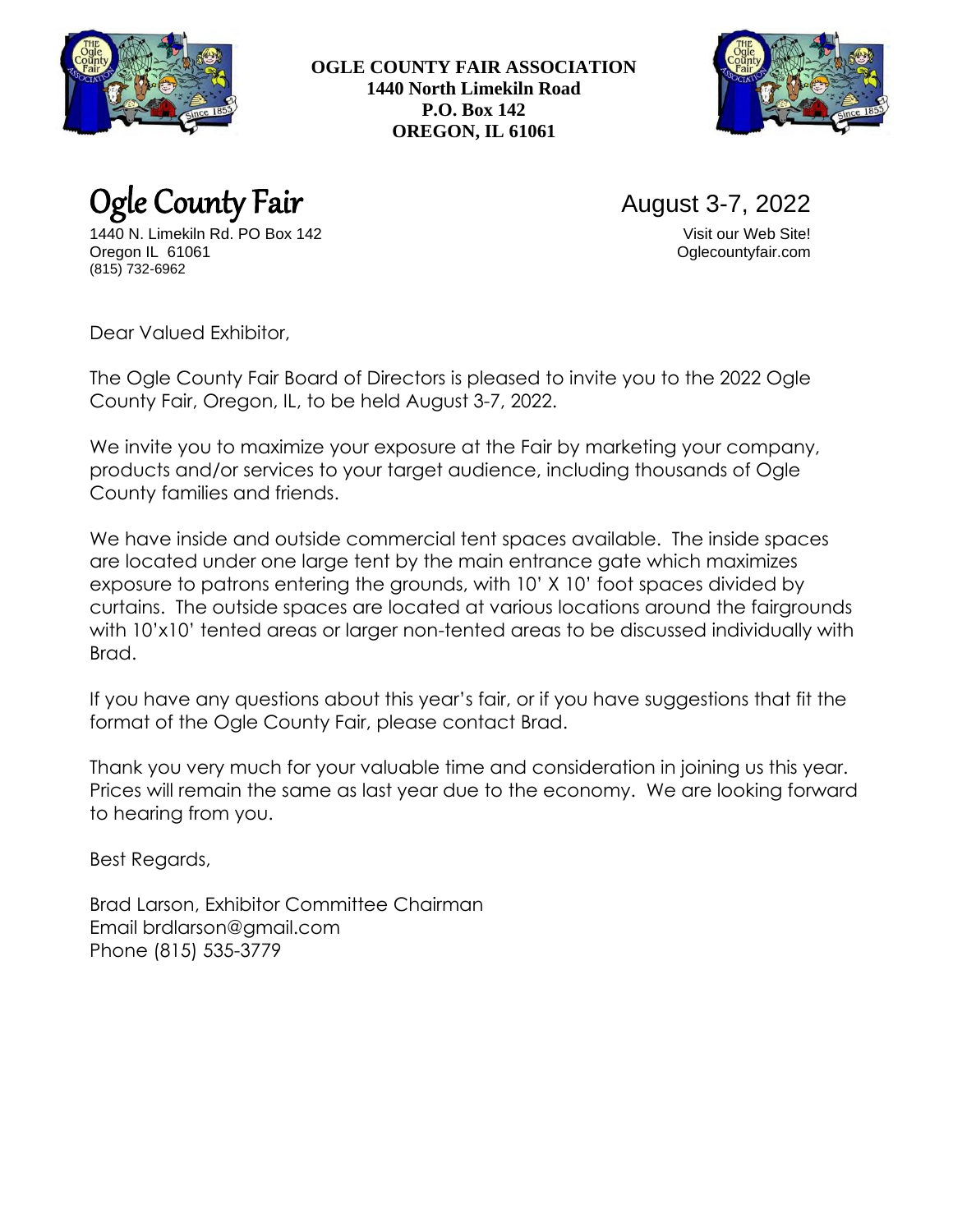



# Exhibitor Spaces Available & Costs 5 days August 3-7, 2022

(For 2022, we are holding the prices the same for your consideration.)

| $\checkmark$ Inside Tent (booth) | Size 10'x10' and may be rented in multiples (Pipe and drape are provided)<br>$$125$ for 5 days |
|----------------------------------|------------------------------------------------------------------------------------------------|
| $\checkmark$ Outside Tent Space  | Size 10'x10' (Bring your own tent) (Pipe and drape are NOT provided)<br>\$60 for 5 Days        |

|                      | PRICES ARE Negotiable but arrangements MUST be made by deadline on contract. |
|----------------------|------------------------------------------------------------------------------|
|                      | Please contact Brad to request and discuss dimensions.                       |
| ✔ Outside OPEN Space | Size to be determined as allowed by Exhibit Committee.                       |

Table/Chairs are not included in the above fees. Exhibitor may provide own tables and chairs, or rent from us, but they must remain in the space provided and not exceed booth space.

**Rental Fee for 1 8 ft. table and 2 chairs per Exhibitor Space is \$16.00**

Electricity is available and a "Hook up Fee" will be assessed according to contract. Exhibitor must provide their own 100 ft or longer extension cord.

Per hook up:  $120$  Volt hook up =  $$25$ 220 Volt hook  $up = $50$ 

Only 2 gate passes will be given per paid booth per day, **no exceptions**. Any additional exhibitor passes may be purchased at a cost of \$5 per day. (these do not include the carnival wristband)

## Exhibitor Hours of Operation

Wed. Aug 3 – Thurs. Aug 4 OPEN 3:00 pm – 10:00 pm Fri. Aug 5 – Sat. Aug 6 OPEN 2:00 pm – 10:00 pm Sun. Aug 7 OPEN 12:00 pm – 4:00 pm

*Exhibitors may open earlier than the times listed but are asked to stay until closing time (including 4 pm closing on Sunday).*

*Tent sides for the inside commercial tent will open approx. 10:00 am each day and close at 10:00 pm.*

For Safety reasons:**No vehicles are allowed in the fair area, or behind exhibits, between 10:00 am - 10:30 pm. Any vehicle that is part of a display must stay at the display. You may call the office for assistance with a golf cart to move supplies between the hours of 10:00 am and 10:30 pm.**

## **The Application/Contract on the next page must be completed and postmarked NO LATER than July 16, 2022**

- Be sure to fill out all information on the next page including your signature.
- Make Check payable to Ogle County Fair Association
- Keep a copy of this information for your records
- Mail form, check, & Liability Insurance Policy Certificate to: Ogle County Fair Association

C/o Brad Larson 1440 Limekiln Rd. PO Box 142 Oregon, IL 61061

• Exhibit Committee will contact applicant for further information for advertisement opportunities after payment and application has been received.